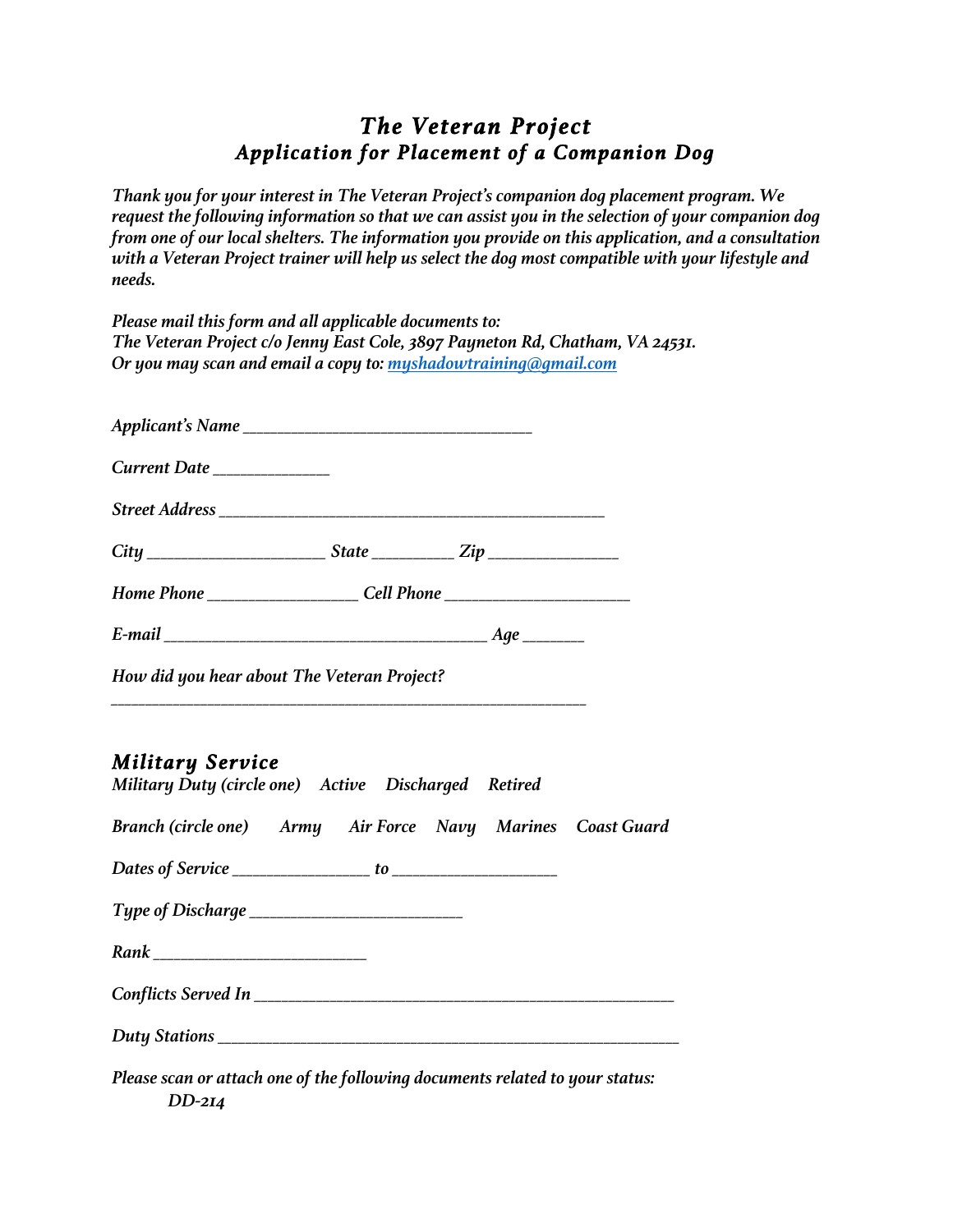*Retired ID Card Active Duty ID Card*

#### *Medical Background*

*What is your medical diagnosis (circle all that apply):*

*None Post-Traumatic Stress Disorder Traumatic Brain Injury*

*Anxiety Depression* 

*Other (specify) \_\_\_\_\_\_\_\_\_\_\_\_\_\_\_\_\_\_\_\_\_\_\_\_* 

*Name of Doctor, Case Manager or Supervisor*

*Phone Number of Doctor, Case Manager or Supervisor*

*\_\_\_\_\_\_\_\_\_\_\_\_\_\_\_\_\_\_\_\_\_\_\_\_\_\_\_\_\_\_\_\_\_\_\_\_\_\_\_\_\_\_\_\_\_\_\_\_\_\_\_*

*Please describe how having a companion dog might benefit you and your family.*

*\_\_\_\_\_\_\_\_\_\_\_\_\_\_\_\_\_\_\_\_\_\_\_\_\_\_\_\_\_\_\_\_\_\_\_\_\_\_\_\_\_\_\_\_\_\_\_\_\_\_\_\_\_\_\_\_\_\_\_\_\_\_\_\_\_\_\_\_\_\_*

*\_\_\_\_\_\_\_\_\_\_\_\_\_\_\_\_\_\_\_\_\_\_\_\_\_\_\_\_\_\_\_\_\_\_\_\_\_\_\_\_\_\_\_\_\_\_\_\_\_\_\_\_\_\_\_\_\_\_\_\_\_\_\_\_\_\_\_\_\_\_*

*About Your Household* 

*Please list all people living in your home:*

| Does any member of your family have an allergy to dogs? |  |
|---------------------------------------------------------|--|

*Are all members in support of welcoming a dog into the home? \_\_\_\_\_\_\_\_\_\_*

#### *Employment*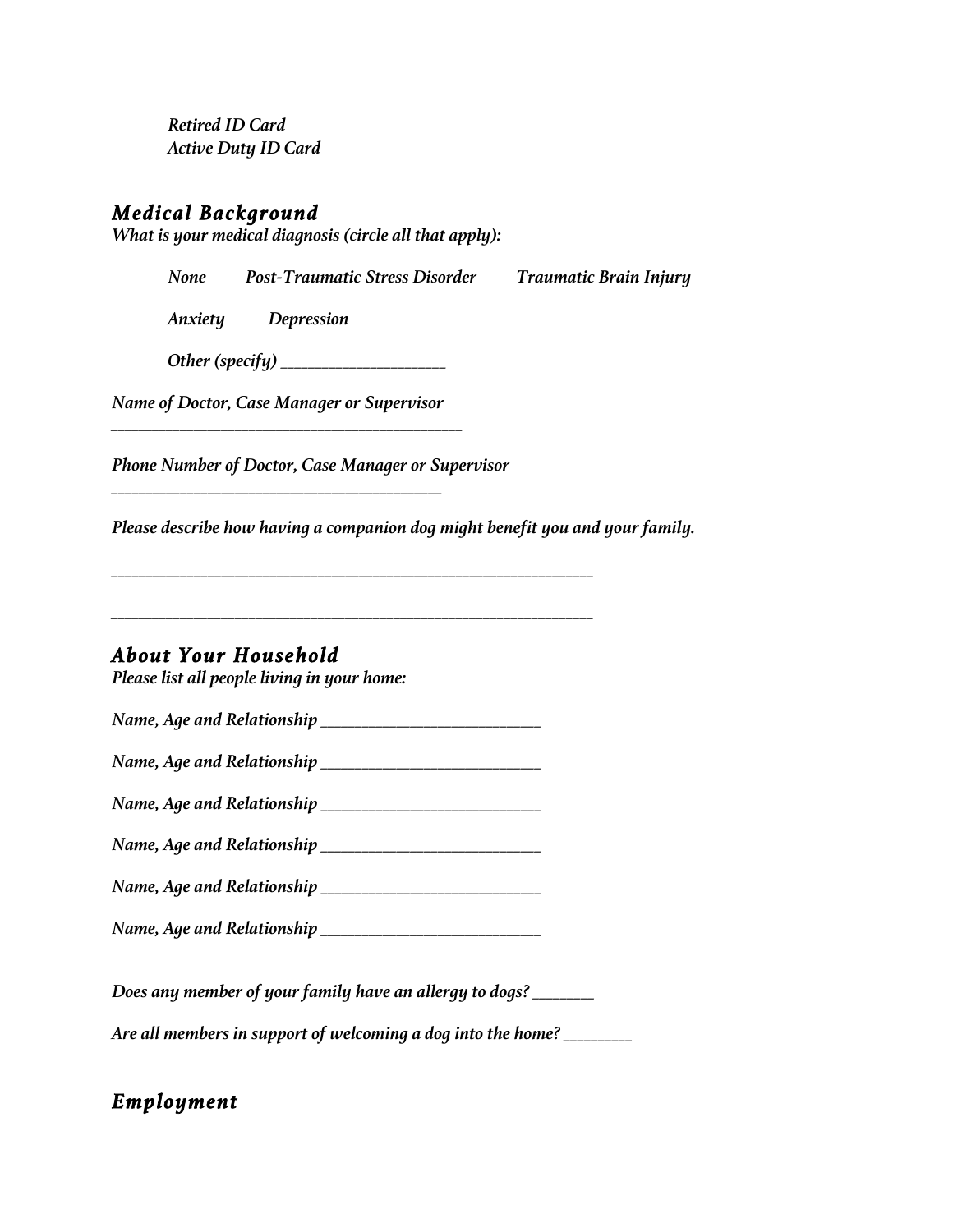| (Circle one) Part-Time Full-Time Not Employed Retired                                                                                                                                                      |
|------------------------------------------------------------------------------------------------------------------------------------------------------------------------------------------------------------|
|                                                                                                                                                                                                            |
|                                                                                                                                                                                                            |
|                                                                                                                                                                                                            |
|                                                                                                                                                                                                            |
| Your work schedule for an average week (for example, M-F, 8-12):                                                                                                                                           |
|                                                                                                                                                                                                            |
|                                                                                                                                                                                                            |
| <b>About the Doq</b><br>Describe in detail the type of dog you are looking for.                                                                                                                            |
| Size/Weight: From _____________ lbs. to _______________ lbs.                                                                                                                                               |
|                                                                                                                                                                                                            |
| Summarize your ideal dog's personality and temperament (for example - laid back vs. energetic,<br>playful, loves to go places vs. homebody, sociable, calm vs. excitable, easy to manage, adaptable, etc.) |
| Are there specific dog breeds you would not consider? Specify:                                                                                                                                             |
| How many hours on average per day will the dog be left alone? __________________                                                                                                                           |
| How many days per week on average will the dog be left alone? _________________                                                                                                                            |
| Where will the dog sleep at night (in crate, loose in house, on bed, etc.)?                                                                                                                                |
|                                                                                                                                                                                                            |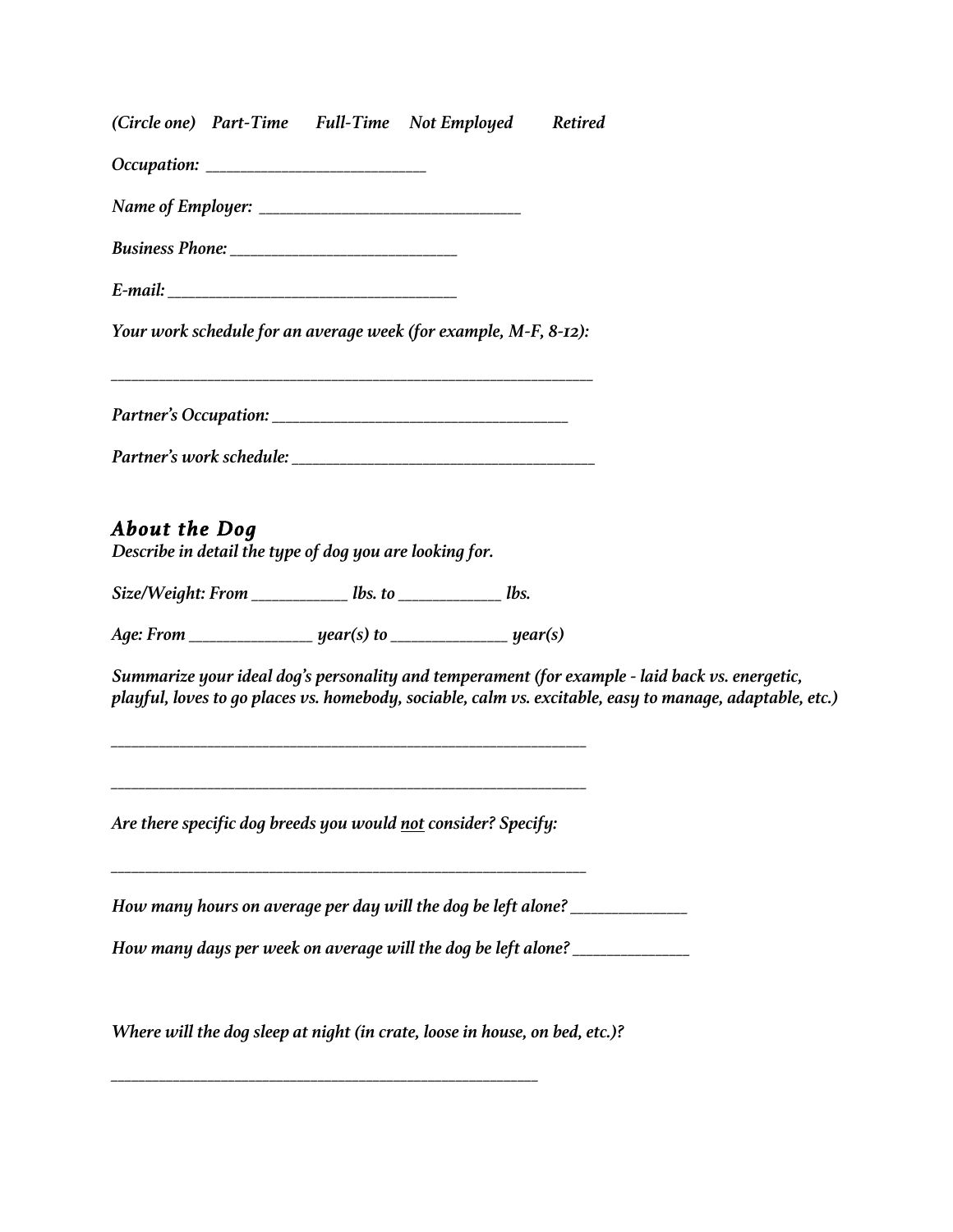*Where will you leave the dog when no one is home to watch him (crated, loose, in a specific room)?*

*\_\_\_\_\_\_\_\_\_\_\_\_\_\_\_\_\_\_\_\_\_\_\_\_\_\_\_\_\_\_\_\_\_\_\_\_\_\_\_\_\_\_\_\_\_\_\_\_\_\_\_\_\_\_\_\_\_\_\_\_\_\_\_\_\_\_\_\_\_*

*\_\_\_\_\_\_\_\_\_\_\_\_\_\_\_\_\_\_\_\_\_\_\_\_\_\_\_\_\_\_\_\_\_\_\_\_\_\_\_\_\_\_\_\_\_\_\_\_\_\_\_\_\_\_\_\_\_\_\_\_\_\_\_\_\_\_\_\_\_\_*

*\_\_\_\_\_\_\_\_\_\_\_\_\_\_\_\_\_\_\_\_\_\_\_\_\_\_\_\_\_\_\_\_\_\_\_\_\_\_\_\_\_\_\_\_\_\_\_\_\_\_\_\_\_\_\_\_\_\_\_\_\_\_\_\_\_\_\_\_\_\_*

*\_\_\_\_\_\_\_\_\_\_\_\_\_\_\_\_\_\_\_\_\_\_\_\_\_\_\_\_\_\_\_\_\_\_\_\_\_\_\_\_\_\_\_\_\_\_\_\_\_\_\_\_\_\_\_\_\_\_\_\_\_\_\_\_\_\_\_\_\_*

*\_\_\_\_\_\_\_\_\_\_\_\_\_\_\_\_\_\_\_\_\_\_\_\_\_\_\_\_\_\_\_\_\_\_\_\_\_\_\_\_\_\_\_\_\_\_\_\_\_\_\_\_\_\_\_\_\_\_\_\_\_\_\_\_\_\_\_\_\_*

*\_\_\_\_\_\_\_\_\_\_\_\_\_\_\_\_\_\_\_\_\_\_\_\_\_\_\_\_\_\_\_\_\_\_\_\_\_\_\_\_\_\_\_\_\_\_\_\_\_\_\_\_\_\_\_\_\_\_\_\_\_\_\_\_\_\_\_\_\_\_*

*\_\_\_\_\_\_\_\_\_\_\_\_\_\_\_\_\_\_\_\_\_\_\_\_\_\_\_\_\_\_\_\_\_\_\_\_\_\_\_\_\_\_\_\_\_\_\_\_\_\_\_\_\_\_\_\_\_\_\_\_\_\_\_\_\_\_\_\_\_*

*Every dog needs daily exercise. What is your plan for giving the dog exercise on a daily basis? What types of exercise (walking, jogging, play, etc.) and how much time spent?*

*Will the dog travel with you in a car? What sorts of outings (running errands, short or long trips)?*

*Do you plan to take the dog on other kinds of outings (neighborhoods, parks, dog parks, hikes, camping, stores where pet dogs are allowed (like Lowe's), visiting family/friends, other events? Specify.*

*Will you have children visiting your home? If so, please list age, relationship, how often and for how long visits will be:*

*\_\_\_\_\_\_\_\_\_\_\_\_\_\_\_\_\_\_\_\_\_\_\_\_\_\_\_\_\_\_\_\_\_\_\_\_\_\_\_\_\_\_\_\_\_\_\_\_\_\_\_\_\_\_\_\_\_\_\_\_\_\_\_\_\_\_\_\_\_\_*

*If you have to go away for several days or on vacation, who will take care of the dog?*

### *About Your Home*

*Where do you live (circle one)?*

*Single Family Home Townhouse/Duplex Apartment Condo* 

*Other (explain) \_\_\_\_\_\_\_\_\_\_\_\_\_\_\_\_\_\_\_\_\_\_\_\_\_\_\_\_\_\_\_\_\_\_\_\_\_\_\_\_\_\_\_\_\_\_\_\_\_\_\_\_\_*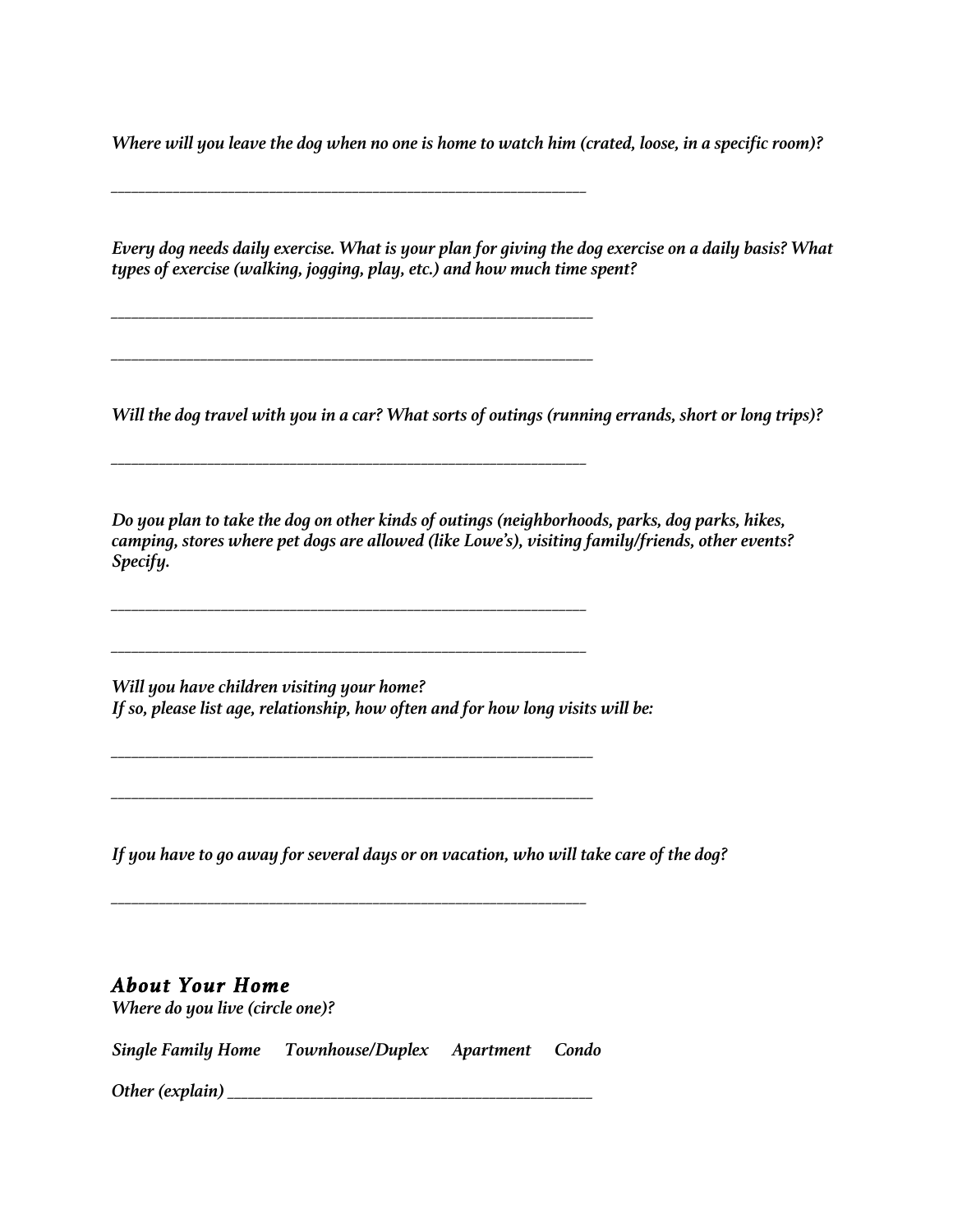*How long have you lived in your present residence? \_\_\_\_\_\_\_\_\_\_\_\_\_\_\_\_\_\_\_\_\_\_*

*Do you own or rent your home? \_\_\_\_\_\_\_\_\_\_\_\_\_\_\_\_\_\_\_\_\_\_\_\_\_\_\_\_\_\_\_\_*

*If you rent, please provide the following information:*

- *Owner/Manager's Name \_\_\_\_\_\_\_\_\_\_\_\_\_\_\_\_\_\_\_\_\_\_\_\_\_\_\_\_\_\_\_\_\_\_\_\_\_\_\_\_\_\_\_*
- *Contact Information \_\_\_\_\_\_\_\_\_\_\_\_\_\_\_\_\_\_\_\_\_\_\_\_\_\_\_\_\_\_\_\_\_\_\_\_\_\_\_\_\_\_\_\_\_\_\_\_*
- *Please scan or attach the rental document that shows pets are allowed*

*Do you have a fenced yard? \_\_\_\_\_\_\_\_\_\_\_\_\_\_\_\_\_\_\_\_*

*If you have a fenced yard, specify:*

- *Type of fence (wood, chain link, etc.) \_\_\_\_\_\_\_\_\_\_\_\_\_\_\_\_\_\_\_\_\_\_\_\_\_\_\_\_\_\_\_\_*
- *Height of fence \_\_\_\_\_\_\_\_\_\_\_\_\_\_\_\_\_\_\_\_\_\_\_\_\_\_\_\_\_\_\_\_\_*
- *Dimensions of yard \_\_\_\_\_\_\_\_\_\_\_\_\_\_\_\_\_\_\_\_\_\_\_\_\_\_\_\_\_\_\_\_\_\_\_\_*

#### *Pet History*

*Please list all pets you have owned in the last ten years, starting with the most recent:*

| Name:   |                                                        | Type/Breed:<br>Age: _______ Spayed/Neutered? ________ Vaccinations Current? ______ |
|---------|--------------------------------------------------------|------------------------------------------------------------------------------------|
|         |                                                        |                                                                                    |
| $M/F$ ? | Heartworm and Flea/Tick Current?                       |                                                                                    |
|         | If pet no longer in household, explain: ______________ |                                                                                    |

| Name:   | Type/Breed:                             |                                                |  |
|---------|-----------------------------------------|------------------------------------------------|--|
| Age:    |                                         | Spayed/Neutered? _______ Vaccinations Current? |  |
| $M/F$ ? | <b>Heartworm and Flea/Tick Current?</b> |                                                |  |
|         | If pet no longer in household, explain: |                                                |  |

| Name:                                   |                                         | Type/Breed:                                    |
|-----------------------------------------|-----------------------------------------|------------------------------------------------|
| Age:                                    |                                         | Spayed/Neutered? _______ Vaccinations Current? |
| M/F?                                    | <b>Heartworm and Flea/Tick Current?</b> |                                                |
| If pet no longer in household, explain: |                                         |                                                |

| Name:                                              | Type/Breed:                             |                                                |  |
|----------------------------------------------------|-----------------------------------------|------------------------------------------------|--|
| Aqe:                                               |                                         | Spayed/Neutered? _______ Vaccinations Current? |  |
| $M/F$ ?<br><b>Heartworm and Flea/Tick Current?</b> |                                         |                                                |  |
|                                                    | If pet no longer in household, explain: |                                                |  |

*Name: \_\_\_\_\_\_\_\_\_\_\_\_\_\_\_\_\_\_\_\_\_\_\_\_ Type/Breed: \_\_\_\_\_\_\_\_\_\_\_\_\_\_\_\_\_\_\_\_\_\_\_\_\_\_\_\_ Age: \_\_\_\_\_\_\_\_ Spayed/Neutered? \_\_\_\_\_\_\_\_\_ Vaccinations Current? \_\_\_\_\_\_\_\_\_\_*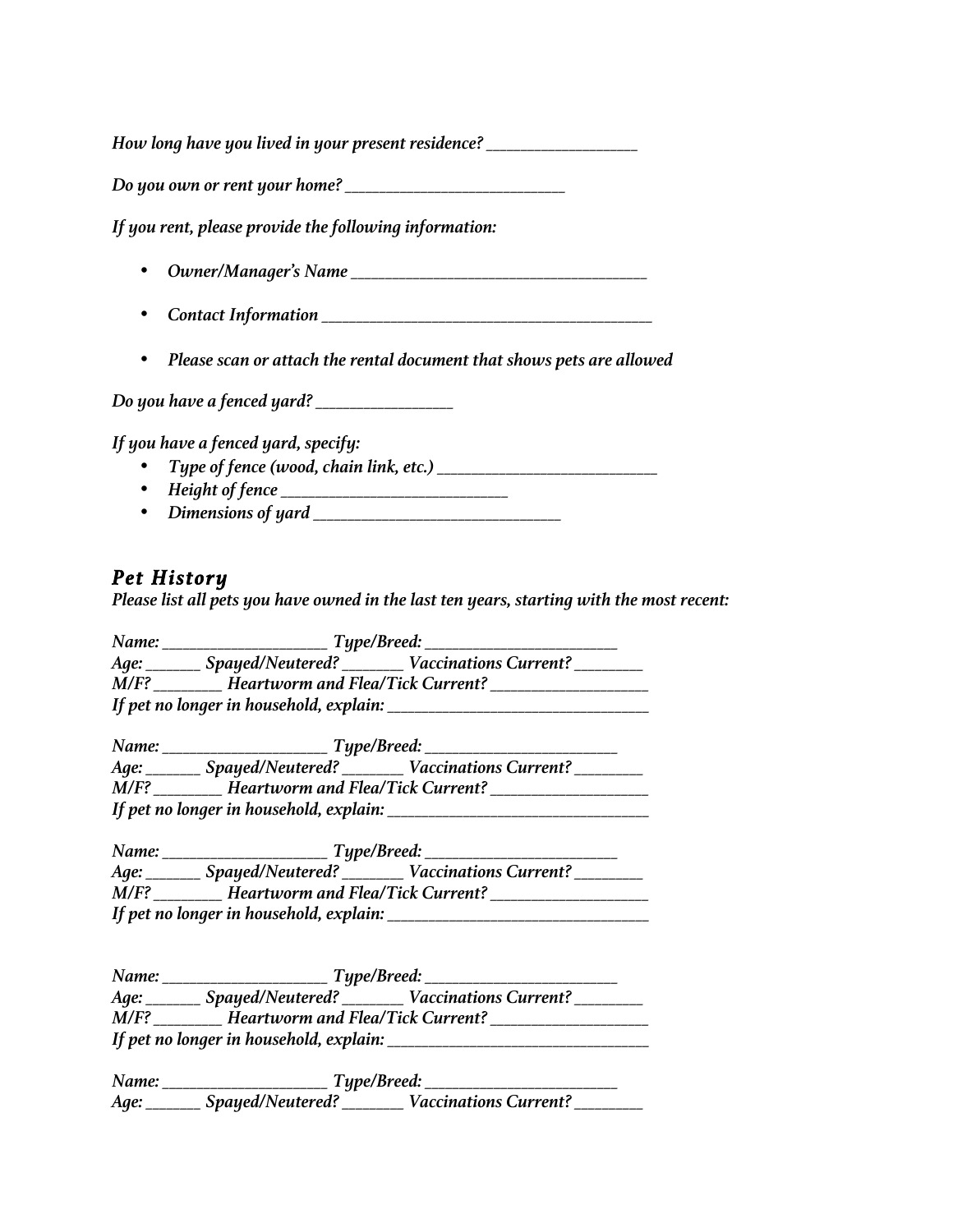*M/F? \_\_\_\_\_\_\_\_\_\_ Heartworm and Flea/Tick Current? \_\_\_\_\_\_\_\_\_\_\_\_\_\_\_\_\_\_\_\_\_\_\_ If pet no longer in household, explain: \_\_\_\_\_\_\_\_\_\_\_\_\_\_\_\_\_\_\_\_\_\_\_\_\_\_\_\_\_\_\_\_\_\_\_\_\_\_*

| Name: | Type/Breed:                             |                                                |
|-------|-----------------------------------------|------------------------------------------------|
| Age:  |                                         | Spayed/Neutered? _______ Vaccinations Current? |
| M/F?  | <b>Heartworm and Flea/Tick Current?</b> |                                                |
|       | If pet no longer in household, explain: |                                                |

*Please list veterinarians you have used for the animals listed above:*

| Vet Name:              |
|------------------------|
| <b>Pets Cared For:</b> |
| Contact Information:   |

*\_\_\_\_\_\_\_\_\_\_\_\_\_\_\_\_\_\_\_\_\_\_\_\_\_\_\_\_\_\_\_\_\_\_\_\_\_\_\_\_\_\_\_\_\_\_\_\_\_\_\_\_\_\_\_\_\_\_\_\_\_\_*

*\_\_\_\_\_\_\_\_\_\_\_\_\_\_\_\_\_\_\_\_\_\_\_\_\_\_\_\_\_\_\_\_\_\_\_\_\_\_\_\_\_\_\_\_\_\_\_\_\_\_\_\_\_\_\_\_\_\_\_\_\_\_\_\_\_\_\_\_\_*

*\_\_\_\_\_\_\_\_\_\_\_\_\_\_\_\_\_\_\_\_\_\_\_\_\_\_\_\_\_\_\_\_\_\_\_\_\_\_\_\_\_\_\_\_\_\_\_\_\_\_\_\_\_\_\_\_\_\_\_\_\_\_\_\_\_\_\_\_\_*

*\_\_\_\_\_\_\_\_\_\_\_\_\_\_\_\_\_\_\_\_\_\_\_\_\_\_\_\_\_\_\_\_\_\_\_\_\_\_\_\_\_\_\_\_\_\_\_\_\_\_\_\_\_\_\_\_\_\_\_\_\_\_\_\_\_\_\_\_\_*

*Are you willing to have a representative of The Veteran Project come to see where the dog will be living? \_\_\_\_\_\_\_\_\_\_\_\_\_\_*

*Are you willing to take responsibility for this dog for the next 10+ years? If no, please explain:* 

*What provisions will you make for the dog should you be unable to care for him/her?*

*Additional comments from the applicant:* 

*References*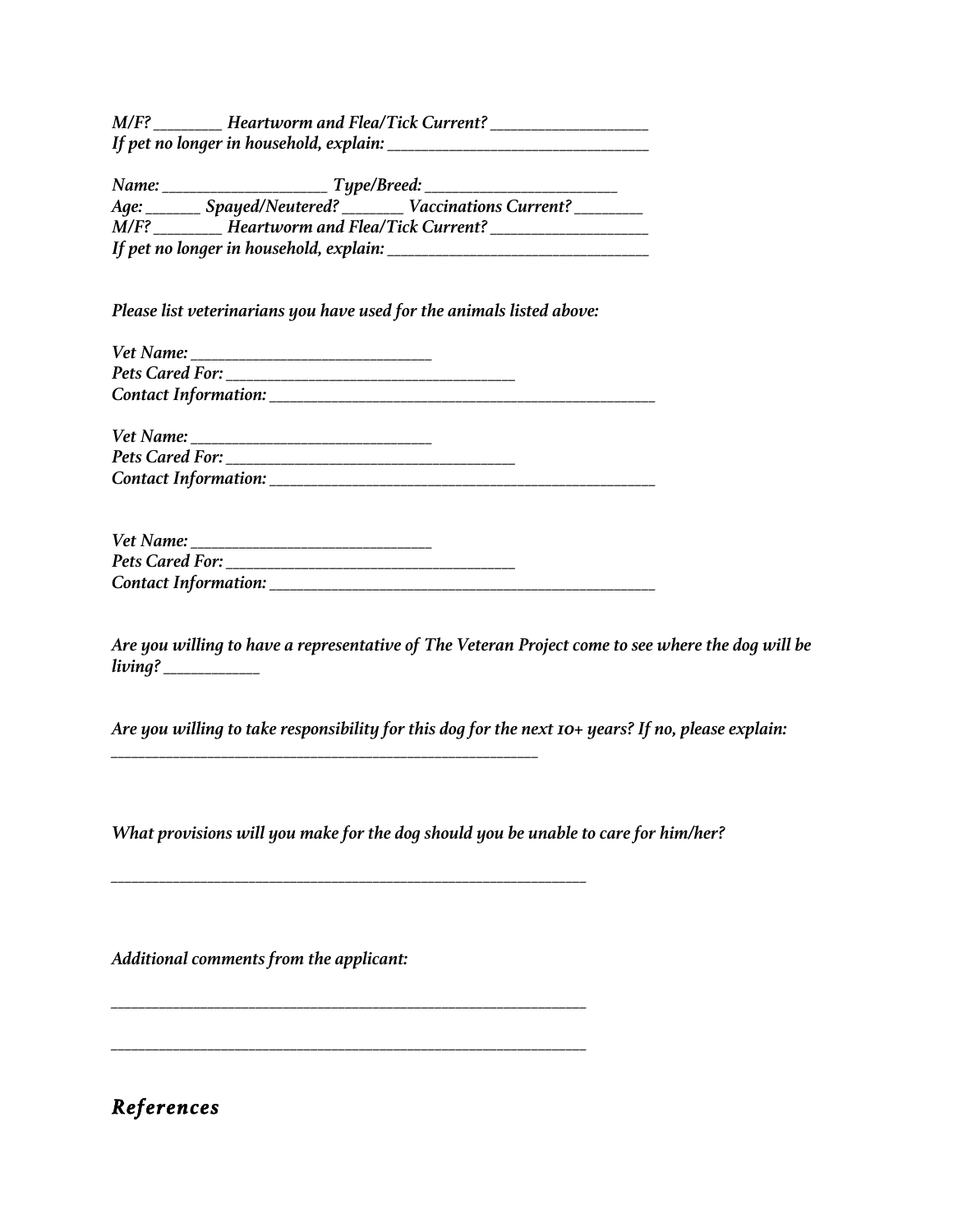| Please list three personal references NOT residing in the household: |  |
|----------------------------------------------------------------------|--|
|                                                                      |  |
|                                                                      |  |
|                                                                      |  |
|                                                                      |  |
|                                                                      |  |
|                                                                      |  |
|                                                                      |  |
|                                                                      |  |
|                                                                      |  |
|                                                                      |  |
|                                                                      |  |
|                                                                      |  |

## *Agreement and Contract with The Veteran Project*

*The adopting party agrees to:*

 *Provide the dog with adequate food, water and exercise. Assume all financial and legal obligations for the dog, including registering the dog in the city/county of residence. Keep the dog in a loving home environment.*